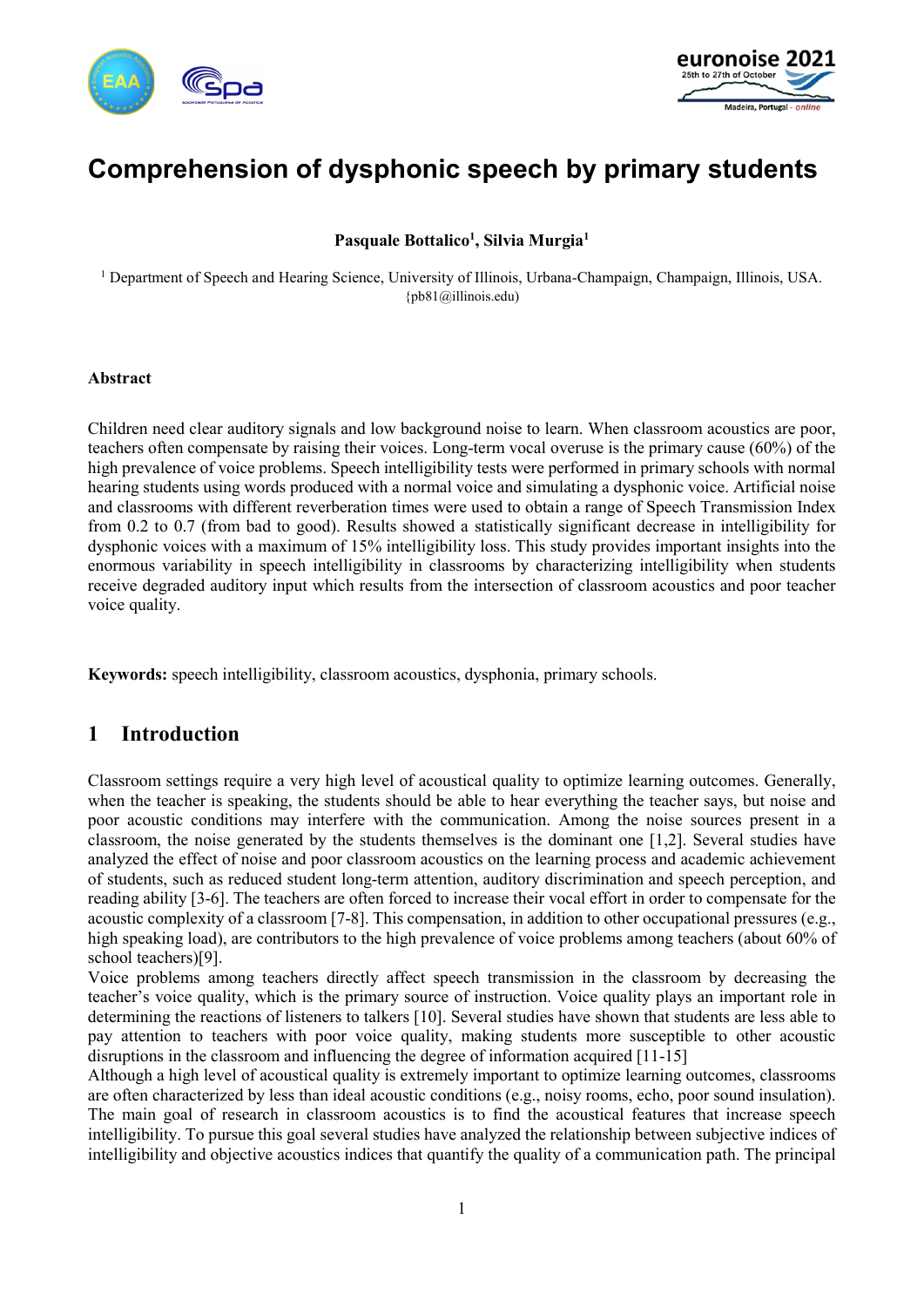

way to subjectively quantify the quality of speech communication is the Intelligibility Score, defined as the percentage of a message understood correctly [16].

Because this index may fail to capture the perceptual effort of listening (such as listening to a hoarse voice or unfamiliar accent), the Listening Difficulty rating was introduced to quantify this perceptual component [17,18]. Among the objective acoustic indices, the Speech Transmission Index (STI) [19,20] is the most complex. It quantifies the quality of the communication transmission in a room, considering the decrease in amplitude modulation of the speech due to noise and reverberation. A second, simpler way to objectively quantify the speech transmission quality of a communication path is the Speech- to-Noise Ratio (SNR), which is the ratio between the speech and the noise levels. Most classroom-based studies have focused on classroom acoustics (reverberation time and clarity) and noise present in the classroom. In 1981, Houtgast [21] administered intelligibility tests in Canadian classrooms with a variety of road traffic noise conditions and with a reverberation time (RT) in the 0.7–1.5 s range. In 1986, Bradley [22] determined the combined effects of SNR and RT (varying from 0.4 s to 1.2 s) on speech intelligibility for 12- to 13-year-old students in their classrooms, using the Word Intelligibility by Picture Identification (WIPI) test. In a study by Bradley and Sato [23], the mean intelligibility scores were significantly related to SNR and the grade of the students. They tested students in grades 1, 3, and 6 in classrooms with RT equal to 0.4 s, which is the current RT value suggested by the American standard on classroom design.

Such studies have been the basis for current national and international standards for classroom design. However, none of them considered the possibility of teachers with voice problems and the complications that dysphonic voices would introduce in the communication.

This research is significant because it extends an important pairing of problems related to student learning: classroom acoustics and teachers with voice disorders. It will provide important insights into the enormous variability in speech intelligibility in classrooms by characterizing students' abilities in terms of spoken word recognition when students receive degraded auditory input. The degraded auditory input results from the intersection of classroom acoustics and poor teacher voice quality. This research contributed to gain a better understanding of the communication conditions needed by students, particularly young children in the early grades, to understand their teacher even with degraded voice quality.

## **2 Methods**

#### **2.1 Stimuli**

The stimuli used consisted of the words from The Word Intelligibility by Picture Identification (WIPI) test. The words were recorded in a single-wall soundproof room. A female actress pronounced the words with normal voice quality and repeated the recording simulating a dysphonic voice.

#### **2.2 Case study**

Tests were conducted in four classrooms at two schools across the United States. The first school is located in the university campus area. Both classrooms selected for measurements are located on the ground floor. The first classroom has an area of 39 m<sup>2</sup>, an average height of 2.7 m, and a volume of 106 m<sup>3</sup>. Sound absorbing panels are present in the ceiling and windows are located in the upper part of the back wall. The second classroom has an area of 61 m<sup>2</sup>, an average height of 3.15 m, and a volume of 191 m<sup>3</sup>. Again, the windows are located in the upper part of the back wall of the classroom. The reverberation times in the occupied condition are 0.34 s and 0.71 s for the first and second classrooms respectively.

The second school is located in a residential area. The first classroom, located on the second floor, has an area of 58 m<sup>2</sup>, an average height of 2.7 m, and a volume of 156 m<sup>3</sup>. Sound absorbing panels are located in the ceiling and two windows in the sidewall. The second classroom, located on the ground floor of the building, has an area of 72.4 m<sup>2</sup>, an average height of 3.0 m, and a volume of about 216 m<sup>3</sup>. The ceiling is made of sound-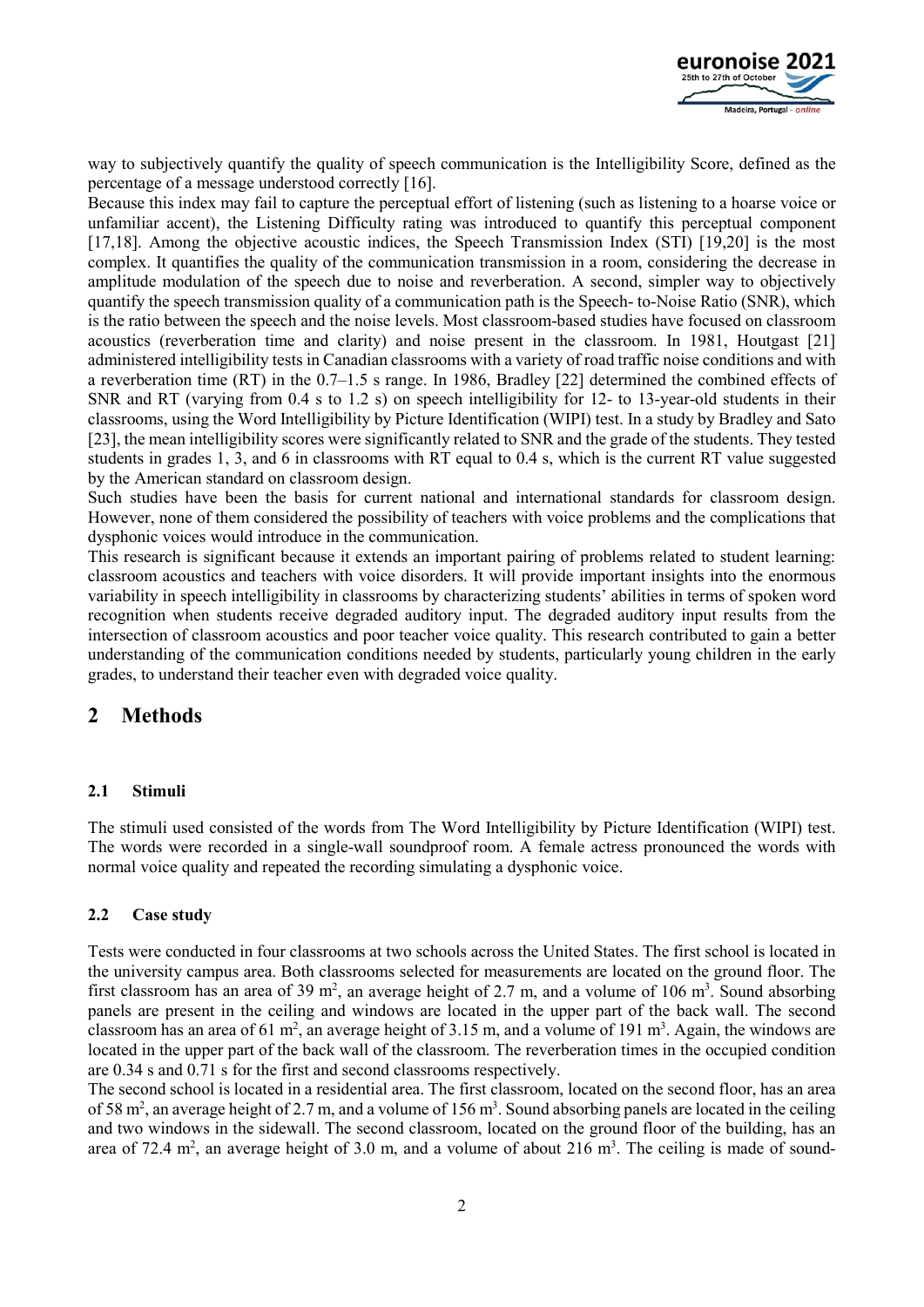

absorbing panels and there are two windows in one of the side walls. The reverberation times for the first and second classrooms, in the occupied condition, are 0.29 s and 0.39 s, respectively. The four classrooms accommodated 55 students, equally distributed between males and females, with normal hearing and ages ranging from 7 to 11 years old.

#### **2.3 Intelligibility test**

The questionnaire administered to the children consisted of 8 tests that evaluated the following conditions: 2 voice qualities (normal speech and dysphonic speech) and 4 noise conditions (no noise with SNR from 5.6 to 22.6 dB, low noise from 1.4 to 11.3 SNR, medium noise from -5.8 to -8.8 dB SNR, and high noise from -12.9 to -7.4 dB SNR). In each test consisted of 8 words. Upon hearing the cue word, the children had to choose among 6 pictures the one they heard and assess the difficulty in hearing the word.

The speech stimuli were played in the classroom using the Head and Torso Simulator (HATS, 45BC KEMAR, GRAS, Holte, Denmark) with a signal level of 66 dBA at one meter of distance, measured under anechoic conditions. Children's babble noise was played to simulate a real school environment. The noise was reproduced through 4 JBL Flip 5 Bluetooth speakers placed in different spots in the classroom. During the test, 6 Tascam DR 40 X recorders, each with a Behringer ECM 8000 microphone, were located around the classroom to record noise levels and STI. The intelligibility scores obtained by the children were correlated with the objective acoustic parameters measured by the nearest microphone.

## **3 Results**

#### **3.1 Acoustic measurements**

A generalized linear mixed model (GLMM) fitted by maximum likelihood with a binomial distribution (Laplace approximation) was used to analyze speech intelligibility and listening difficulty. The results of the relationship between speech intelligibility and STI, are shown in Figure 1. The graph shows a statistically significant difference between dysphonic and normal speech. This difference is present for STI values greater than 0.37.



Figure 1 - Regression lines of speech intelligibility (%) for normal and dysphonic voices in relation to STI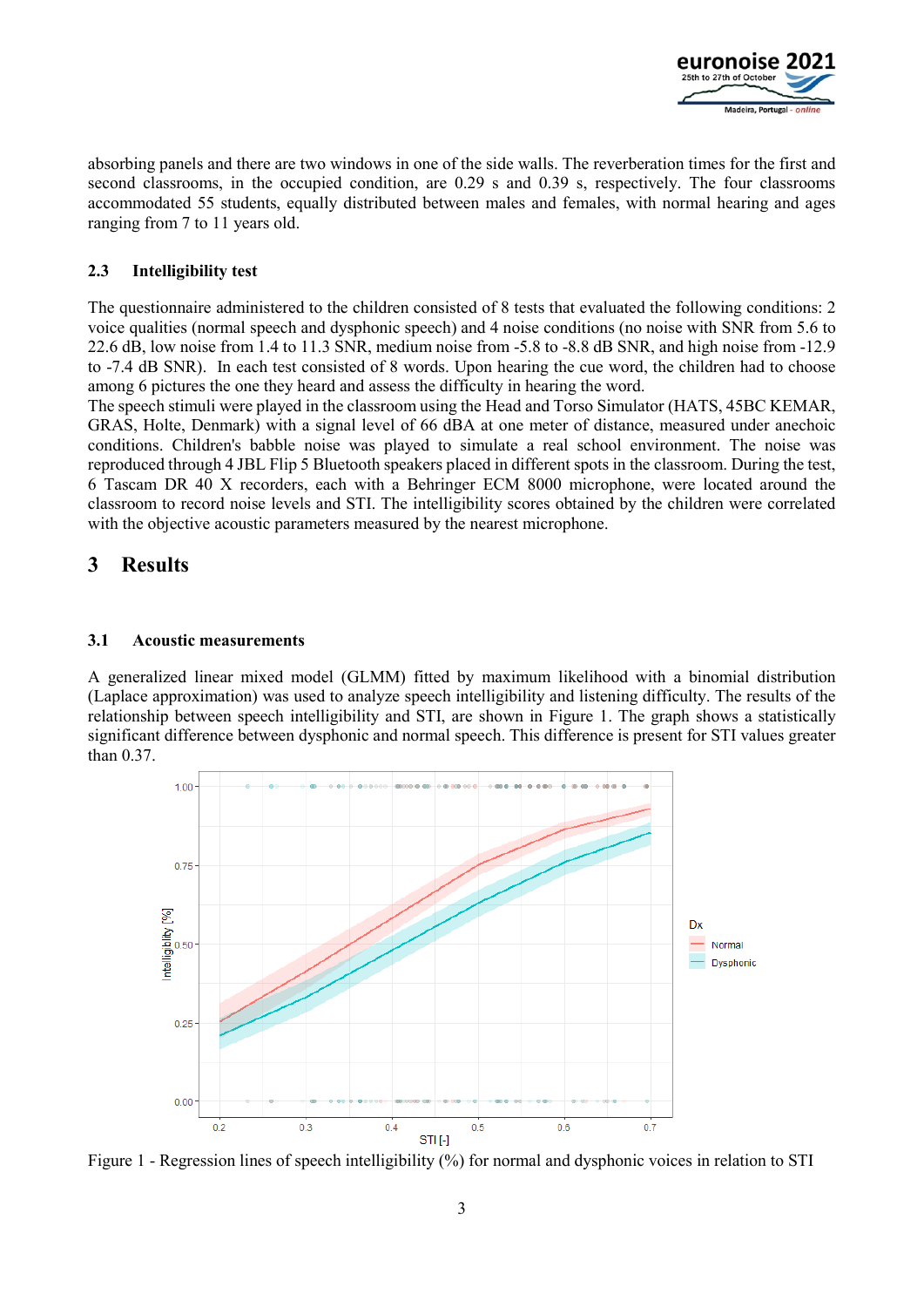

The relationship between listening difficulty and STI is shown in Figure 2. The results showed a statistically significant difference for STI values greater than 0.36 between the two regression lines.



Figure 2 - Regression lines of listening difficulty (%) for normal and dysphonic voices, on a scale of 1(highest difficulty) to 0 (no difficulty)

Figure 3 shows the relationship between speech intelligibility e SNR. The graphs highlight a statistically significant difference between the two voice conditions for values greater than 4 dB.



Figure 3 - Regression lines of the relationship between speech intelligibility (%) and SNR for normal and dysphonic voices.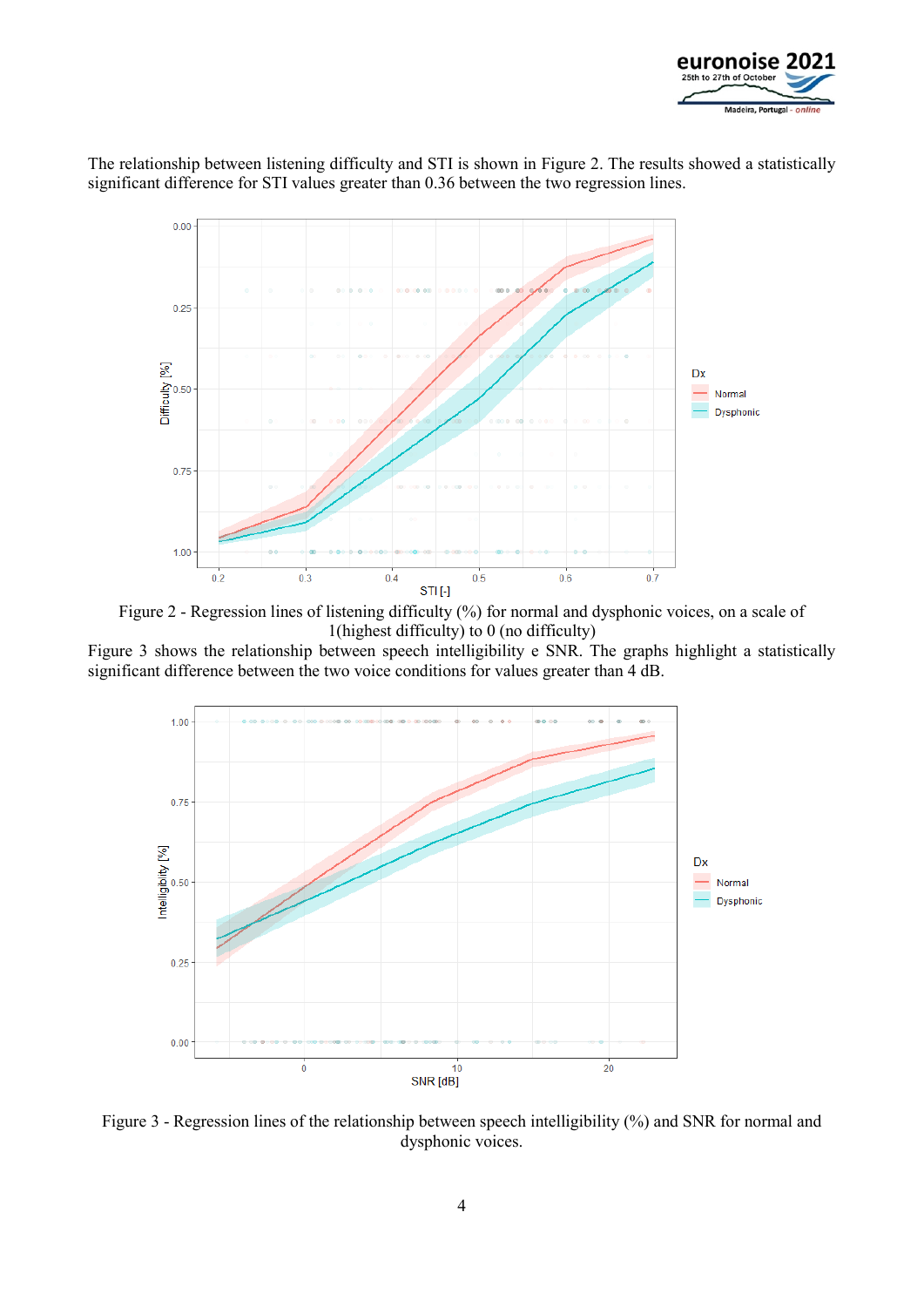





Figure 4 - Regression lines of the relationship between listening difficulty (%) and SNR for normal and dysphonic voices.

## **4 Conclusions**

The objective of this project is to evaluate the acoustic conditions that allow optimal intelligibility, in primary school classrooms, even when the teacher suffers from voice disorders and in the presence of typical classroom noise. The main conclusions are: (1) dysphonic speakers are less intelligible than speakers with normal voice quality and more difficult to listen to for STI values greater than 0.4, (2) Under conditions of poor acoustics, the two voice types were not statistically different, (3) the SNR showed that in conditions of optimal classroom acoustics, (e.g. greater than 22 dB), students do not perceive difficulty in discriminating normal and dysphonic voices. However, intelligibility scores show a significant difference between the two conditions, demonstrating that dysphonic voices are less intelligible despite good acoustics. The information obtained in this research can be used to outline pragmatic guidelines for giving children the best chance for academic success, even when their teachers suffer from voice impairment.

## **Acknowledgements**

This research was funded by the American Speech-Language-Hearing Foundation under Award New Century Scholars Research Grant and the Illinois Campus Research Board under the Research Support Awards.

## **References**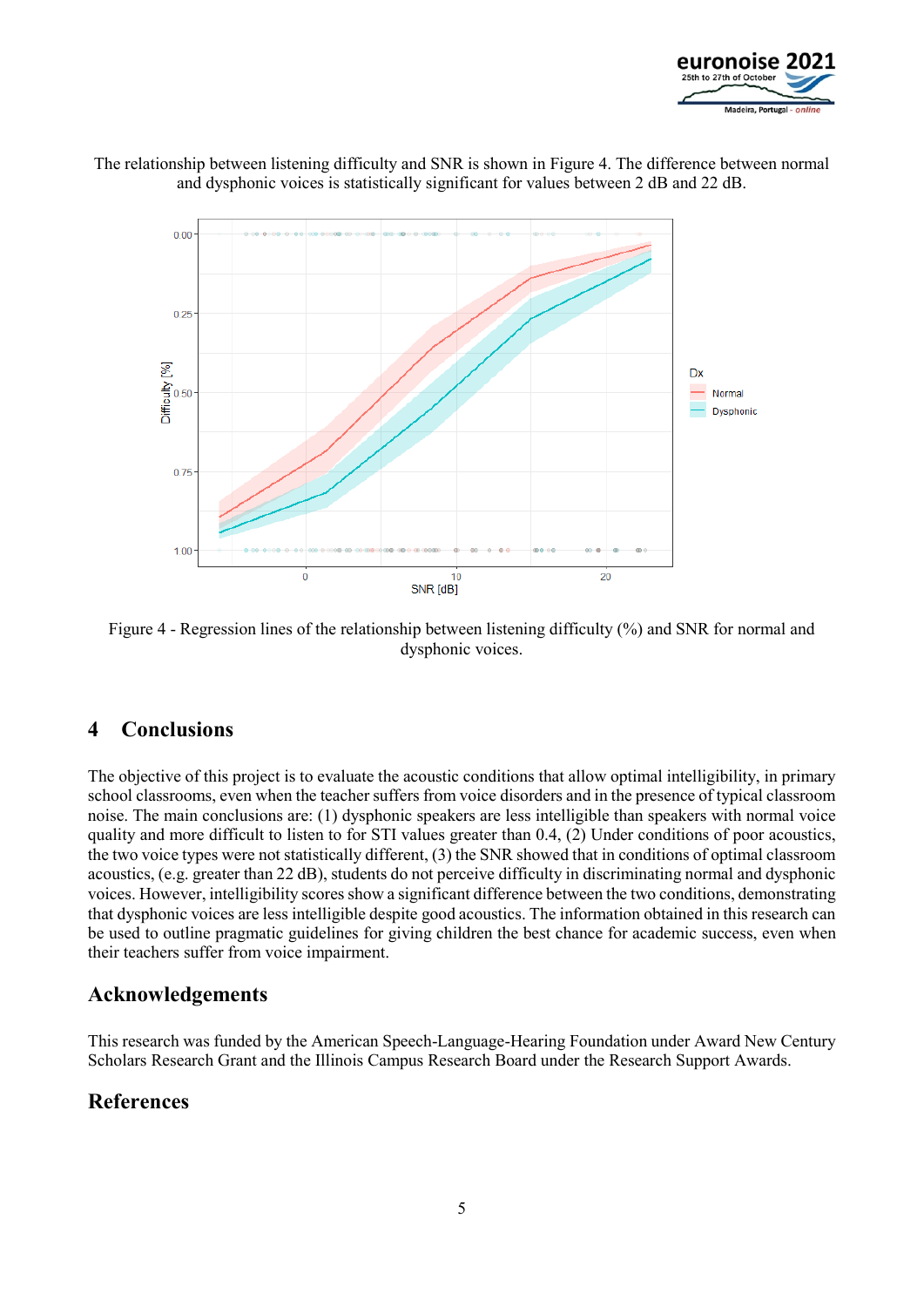

[1] Shield, B.; Dockrell, J. E.; Asker, R.; Tachmatzidis, I. The effects of noise on the attainments and cognitive development of primary school children. *Final report for Department of Health and DETR*, 2002.

[2] Shield, B.; Dockrell, J. E. External and internal noise surveys of London primary schools. *The Journal of the Acoustical Society of America*, Vol 115 (2), 2004, pp 730–738.

[3] Shield, B.; Dockrell, J. E. The effects of environmental and classroom noise on the academic attainments of primary school children. *The Journal of the Acoustical Society of America*, Vol 123 (1), 2008, pp 133–144.

[4] Hygge, S.; Evans, G.; Bullinger, M. *The Munich airport noise study: Cognitive effects on children from before to after the change over of airports*, In Inter-Noise 96, Liverpool, 30 July-2 August 1996, pp 2189– 2194.

[5] Stansfeld, S. A.; Berglund, B.; Clark, C.; Lopez-Barrio, I.; Fischer, P.; O�hrström, E.; Haines, M. M.; Head, J.; Hygge, S.; Van Kamp, I.; Berry, B. F. Aircraft and road traffic noise and children's cognition and health: a cross-national study. *The Lancet*, Vol 365 (9475), 2005, pp 1942–1949.

[6] Bronzaft, A. L.; McCarthy, D. P. The effect of elevated train noise on reading ability. *Environment and Behavior*, Vol 7 (4), 1975, p 517.

[7] Bottalico, P.; Graetzer, S.; Astolfi, A.; Hunter, E. J. Silence and voicing accumulations in italian primary school teachers with and without voice disorders. *Journal of Voice*, Vol 31 (2), 2016, pp 260-e11.

[8] Bottalico, P.; Astolfi, A. Investigations into vocal doses and parameters pertaining to primary school teachers in classrooms. *The Journal of the Acoustical Society of America*, Vol 131 (4), 2012, pp 2817– 2827.

[9] Roy, N.; Merrill, R. M.; Thibeault, S.; Parsa, R. A.; Gray, S. D.; Smith, E. M. Prevalence of voice disorders in teachers and the general population. *Journal of Speech, Language, and Hearing Research*, Vol 47 (2), 2004, pp 281–293.

[10] McKinnon, S. L.; Hess, C. W.; Landry, R. G. Reactions of college students to speech disorders. *Journal of Communication Disorders*, Vol 19 (1), 1986, pp 75–82.

[11] Schmidt, C. P.; Andrews, M. L.; McCutcheon, J. W. An acoustical and perceptual analysis of the vocal behavior of classroom teachers. *Journal of Voice*, Vol 12 (4), 1998, pp 434–443.

[12] Hazan, V.; Barrett, S. The development of phonemic categorization in children aged 6–12. *Journal of phonetics*, Vol 28 (4), 2000, pp 377–396.

[13] Pichora-Fuller, M. K. Language comprehension in older listeners. *Journal of Speech-Language Pathology and Audiology*, 1997.

[14] Rabbitt, P. Mild hearing loss can cause apparent memory failures which increase with age and reduce with IQ. *Acta oto-laryngologica*, Vol 111 (sup476), 1991, pp 167–176.

[15] Hazen, V.; Markham, D. Do adults and children find the same voices intelligible. in Poster presented at TIPS Workshop. Aix en Provence, France, 2002.

[16] ISO, International Organization for Standardization ISO 9921:2003: *Ergonomics – assessment of speech communication*, Geneva, Switzerland, 2003.